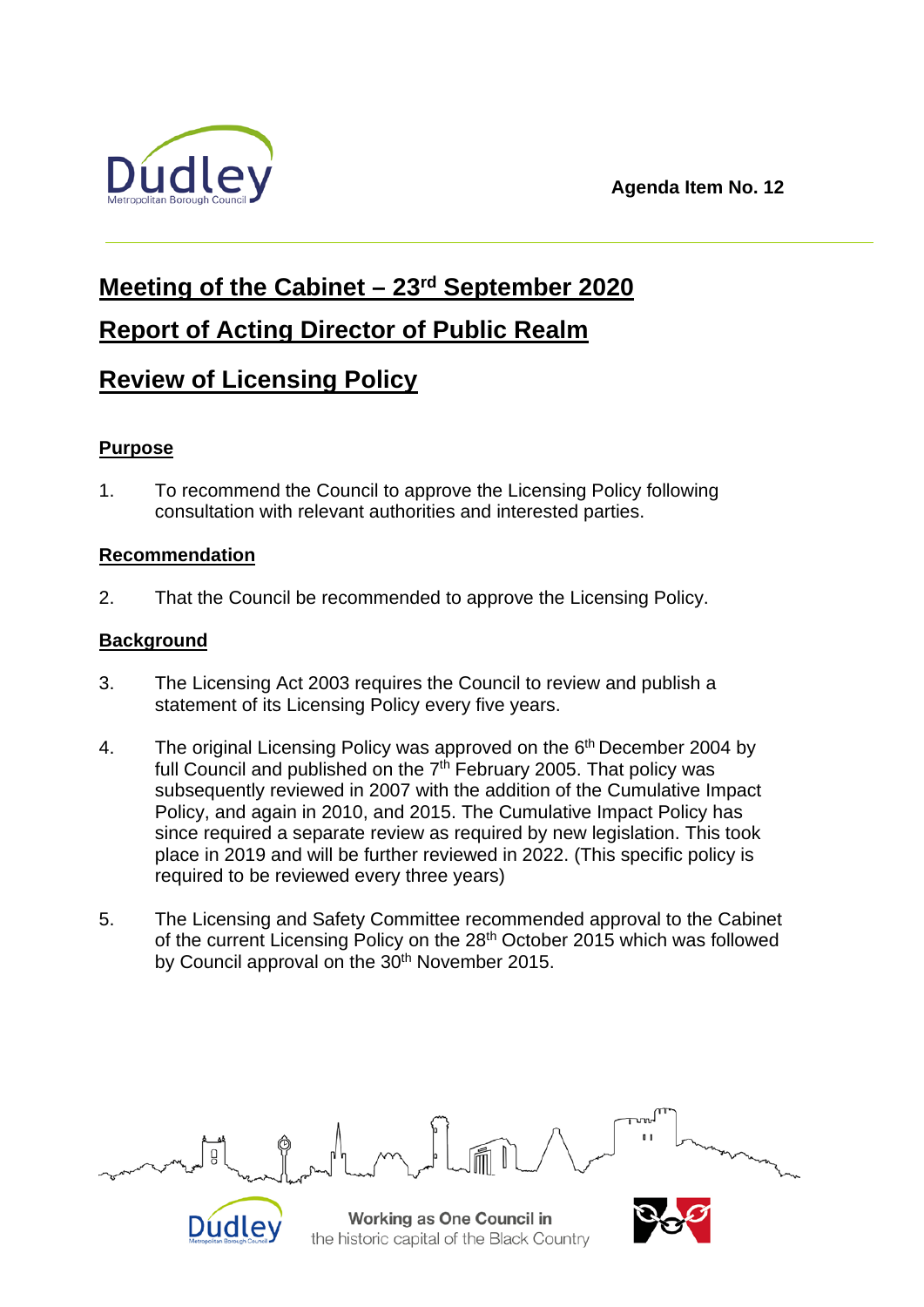- 6. In respect of the latest Policy review, a consultation was conducted, commencing on 14th May, 2020. Letters were sent to out to consultees as listed on the Policy. The letters informed them of the revision of the Licensing Policy and directing them to the Licensing Web Page where a draft Licensing Policy could be viewed and inviting their comments by the  $21^{st}$  June 2020. This was extended until  $3^{rd}$  July, 2020, to take into account the Covid-19 crisis.
- 7. There is a comprehensive list of consultees attached to the Licensing Policy.
- 8. The draft revision of the Licensing Policy was considered and approved by the Licensing and Safety Committee on 2nd September, 2020. The policy is available on the [Committee Management Information System](http://cmis.dudley.gov.uk/cmis5/Meetings/tabid/116/ctl/ViewMeetingPublic/mid/543/Meeting/6161/Committee/488/SelectedTab/Documents/Default.aspx) and copies will be made available to all Members of the Council.
- 9. Three replies were received as a result of the consultation. One thanking the authority for bringing it to their attention. The second related to national licensing annual fees which are not subject to local licensing policy. Lastly representations from the local branch of the Musicians Union, seeking clarification on the section dealing with Live Music. Copies of the correspondence is available on the [Committee Management Information](http://cmis.dudley.gov.uk/cmis5/Meetings/tabid/116/ctl/ViewMeetingPublic/mid/543/Meeting/6161/Committee/488/SelectedTab/Documents/Default.aspx)  [System.](http://cmis.dudley.gov.uk/cmis5/Meetings/tabid/116/ctl/ViewMeetingPublic/mid/543/Meeting/6161/Committee/488/SelectedTab/Documents/Default.aspx)

### **Finance**

10. There are no financial implications to the Council.

#### **Law**

- 11. Section 5 of the Licensing Act 2003 requires the Council to prepare and publish a statement of its Licensing Policy every five years.
- 12. Section 5 8 of the Licensing Act 2003 allows for the policy to be determined by full Council.

#### **Equality Impact**

- 13. This report complies with the Council's policy on equality and diversity.
- 14. The Licensing Policy will impact on children and young people by their attendance at premises licensed by the Council.



Working as One Council in the historic capital of the Black Country